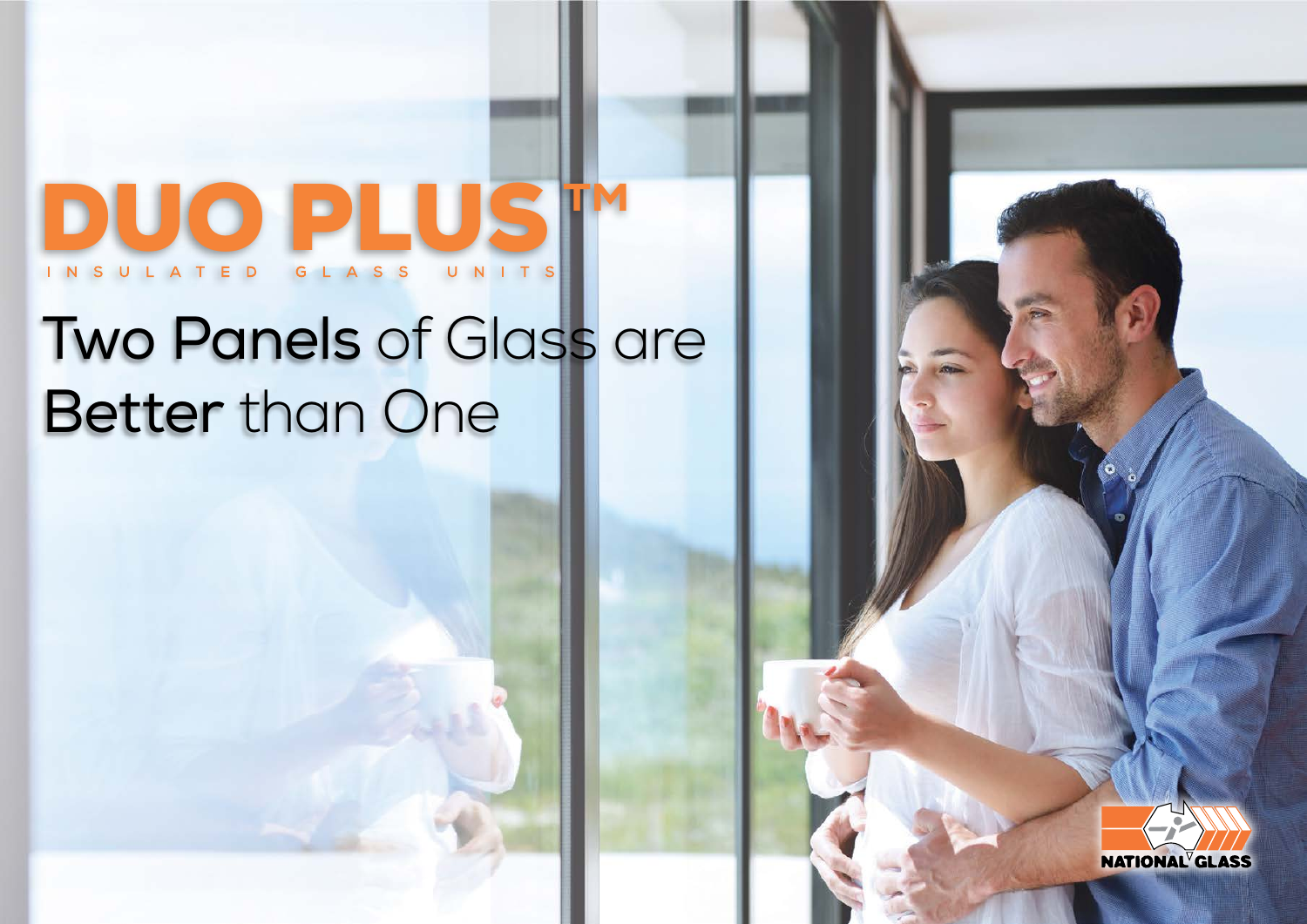When it comes to superior climate control, noise reduction and strength, two panels of glass are better than one. Duo Plus™ Insulated Glass Units (IGU's) or double glazed units, consist of two panes of glass bonded together by a spacer and separated by a hermetically sealed Argon gas filled space. This space or gap acts as an additional thermal barrier between the inner and outer pieces of glass, making the transfer of heat more difficult.

> › Laminated or toughened Grade 'A' Safety glass.

Duo Plus™ units feature a warm edge Super Spacer® made of an extruded, thermoset polymer structural silicone foam which delivers exceptional performance through lower conductivity than aluminium spacer units, Argon gas retention and long term durability.

### Features & Benefits:

- › exceptional performance in reducing summer heat gain and winter heat loss
- › greater comfort for occupants
- › option to include Acousta™ Noise reduction and 99% UV block out glass
- › 'dual seal system' for added durability.

### Energy & Climate

› Energy rated glass or laminated panels with Solar Control interlayers.

### Noise

› Improved noise reduction using Acousta™ laminated panels.

### Safety

### Strength

› Two panels for greater strength.

### **Durability**

› Dual primary and secondary seals for durability.

### Extra Performance

› Super Spacer® and Argon gas fill for energy performance and improved condensation resistance.

### **Providing Solutions for:**



### **DUO PLUS™ - Insulated Glass Units DUO PLUS™** - Insulated Glass Units



# Two panels of glass are better than one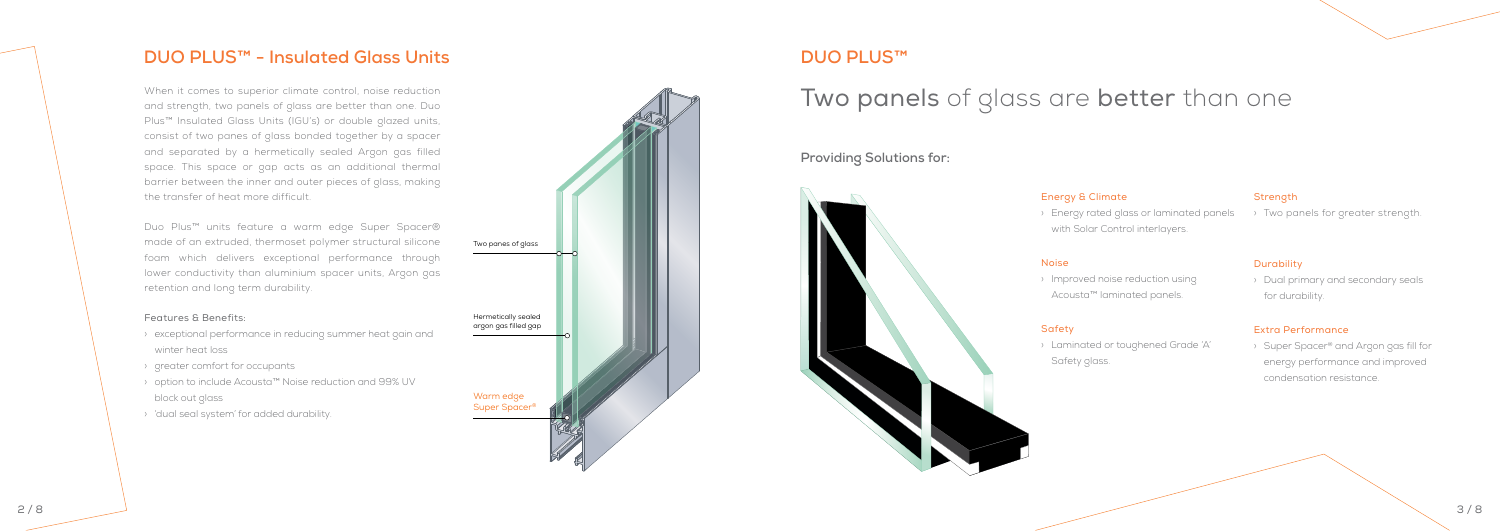

For improved energy efficiency with greater solar and thermal control, specify Sunergy® or SOL-R™ Low-E glass options in the IGU make-up. Alternatively, laminated glass panels with solar control interlayers can also be incorporated into Duo Plus™ units. The unique properties of laminated glass also block out up to 99% of harmful UV light.



Reducing noise is better achieved by combining Duo Plus™ units with Acousta™ laminated glass panels when compared to ordinary single glass.

Acousta™ laminated glass uses an advanced, three layer system designed to decouple and disseminate sound waves for superior sound damping performance. This patented system target sounds in the 1000 – 3000 Hz range which is the "most sensitive range of human hearing" that allows the most irritating of sounds to penetrate windows.

# **Safety & Security**



Duo Plus™ units can be made with either Grade 'A' Toughened or Laminated safety glass. Two panels of glass also make it harder to breach the window or door opening compared to ordinary single glass, but for greater security, build laminated panels with extra thick 1.52mm PVB or SentryGlas® interlayers.

### Structural & Strength



The air space in IGU's in conjunction with two panels of glass act as a 'shock absorber' or 'spring' allowing higher wind loads to be applied compared to equivalent single glass thickness. This feature also allows for larger areas to be glazed when human impact Standards are adhered to.

Furnaced Laminated Glass in the form of either Toughened or Heat Strengthened Laminated panels can also be made up into Duo Plus™ units. These glass types offer greater strength, safety and security over ordinary single glass.

### Less energy, more savings, better future Create a quiet haven Security with a view **Meeting the demands for bigger glass panels**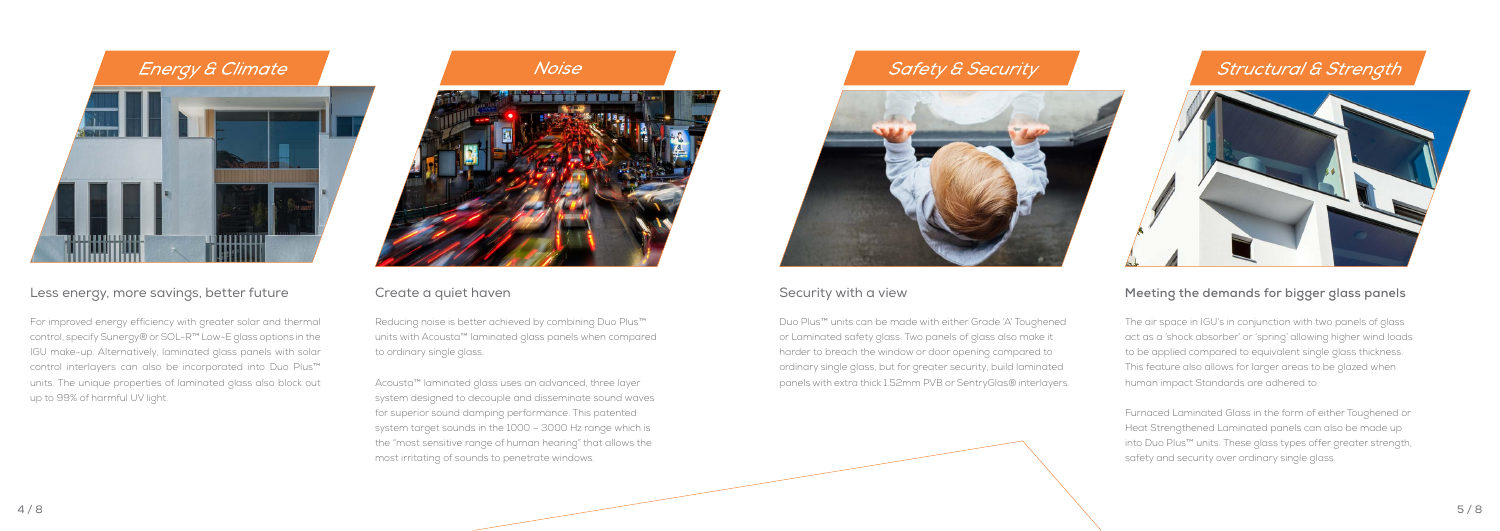

| <b>Table 1</b>                                    |         |             |      |
|---------------------------------------------------|---------|-------------|------|
| Product specification - Glass energy comparisons* |         |             |      |
| Duo Plus IGU1                                     | U-value | <b>SHGC</b> | VLT% |
| Single Glass comparison 4mm Clear                 | 59      | 0.84        | 89   |
| 4mm SOL-R™ Clear 73 / 12mm Argon / 4mm Clear      | 1.7     | 065         | 74   |
| 6mm SOL-R™ Clear 70 / 12 Argon / 6mm Clear        | 17      | 061         | 72   |
| 4mm Sunergy Neutral / 12 Argon / 4mm Clear        | 1.9     | 0.50        | 60   |
| 6mm Sunergy Neutral / 12 Argon / 6mm Clear        | 1.8     | 050         | 61   |
| 6mm Sunergy Grey / 12 Argon / 6mm Clear           | 1.8     | 0.32        | 30   |

\*Data shown represents glass only values.

1 LowE and Sunergy coating on surface #2.

### U-Value

A measure of the thermal insulation of the glass and expressed as watts per square metre. The lower the number the better the performance of the glazing.

#### SHGC

Refers to Solar Heat Gain Co-efficient and is a common measure used in regards the cooling of the building The lower the number, the more efficient the glass in reducing the sun's direct energy impact through the glass.

Points to consider when specifying a Duo Plus™ IGU. See below with Table 1 for more information or simply ask our staff for advice.

#### VLT %

Refers to the % Visible Light Transmittance. Simply a measure of the amount of natural daylight the glass allows.

Many combinations are possible for either colour or building requirements.



This refers to the various combinations of glass that make-up the finished product.

Minimum Size 350mm x 180mm

### Secondary Seal

Default is Polysulphide. Specify Silicone seal if edges of IGU are exposed.



Max Thickness

Glass Colour or Type



Build Up or Make Up





### **Product Specifications**



 $\frac{1}{20}$  Energy

Structural

Noise



4mm + 8mm + 4mm Spacer

54mm

15mm + 20mm + 19mm Spacer